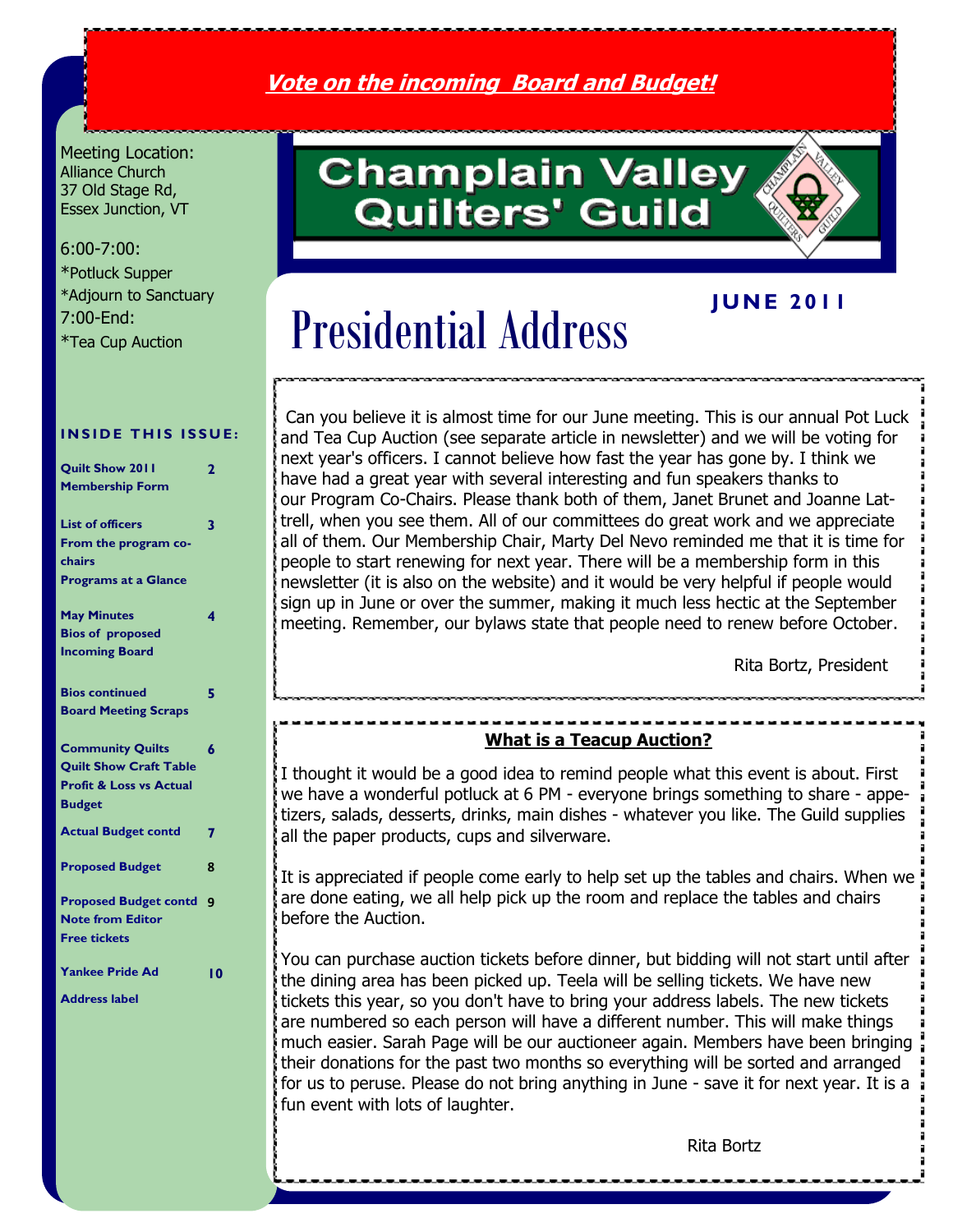

Once upon a time.....

What story does this phrase bring to mind for you? Cat in the Hat comes into my thoughts, though I have to confess he always made me a little nervous. Also, Anne of Green Gables, which I reread every summer as soon as school is out. This theme will bring different ideas for everyone and the quilt show committee is looking forward to seeing how it has inspired YOU to create for this year's show.

 The committee has been hard at work....vendors are being signed up, the judges have signed contracts and the committee has made a site visit to the Fieldhouse so we are all "seeing" the same area when we discuss where we will hold all the parts of the show. We have several very special exhibits planned and even the ribbons are almost done.

 And now....we need your help. The Show each year is special because of all the hard work the creative members of our guild put in. The challenge quilt gives you lots of room to make something truly special....what story will you decide to tell us?

 The quilts hung both for judging and for display are always awe inspiring.... the rules for both are on the guild website along with the registration forms. Marty will accept wallhangings for the silent auction at meetings and will make arrangements to get them from you if you can't make a meeting. The sign up sheets for working at the fair and volunteering at the show will be at the June meeting....look for Phyllis and Priscilla. Janet Brunet is looking for people to hang posters during August. If you could do this in your area, please let her know. (I think the luncheons on Thursday and Friday are wonderful....sitting and talking with the judges and the other workers always makes me happy....even if my feet hurt!)

 And finally....the raffle tickets will be for sale at the June meeting. Bring your address labels and make quick work of this task. And if you won't be at the meeting, you can send a check for \$15.00 to me or Sue Rivers and some address labels and we will do the work for you. We really need you to help us with this....especially since the show is so much earlier than the last several years.

So....with all of us working, we will have a wonderful story to remember Once Upon a Time.

Barbara Carter...64 Rivermount Terrace Burlington 05408 Sue Rivers.........237 Shelburne Street Burlington 05401

| CHAMPLAIN VALLI                                                                                                                                                                                                               | 2010 – 2011 CVQG Membership                                                                                   |              |      |                           |
|-------------------------------------------------------------------------------------------------------------------------------------------------------------------------------------------------------------------------------|---------------------------------------------------------------------------------------------------------------|--------------|------|---------------------------|
| ILTER                                                                                                                                                                                                                         |                                                                                                               |              |      | Date: $/$ /               |
|                                                                                                                                                                                                                               | Address: 1988 - 2002 - 2003 - 2004 - 2005 - 2006 - 2016 - 2017 - 2018 - 2019 - 2019 - 2019 - 2019 - 2019 - 20 |              |      | New Member   Renewing     |
|                                                                                                                                                                                                                               |                                                                                                               |              |      | Address Change/Correction |
|                                                                                                                                                                                                                               |                                                                                                               |              |      |                           |
|                                                                                                                                                                                                                               |                                                                                                               |              |      | E-Mail Change/Correction  |
|                                                                                                                                                                                                                               | Annual Membership fee:<br>Tax-deductible contribution to CVQG:                                                | \$20.00<br>s |      |                           |
| Total Paid                                                                                                                                                                                                                    |                                                                                                               |              | Cash | Check made out to "CVQG"  |
| Hand this form & payment to the Membership Chair (Marty DelNevo) at a meeting; or mail them to her<br>at 172 Village Grove, Williston, VT 05495. Questions: E-mail or call Marty at<br>msundbyvt@comcast.net or 802-878-7457. |                                                                                                               |              |      |                           |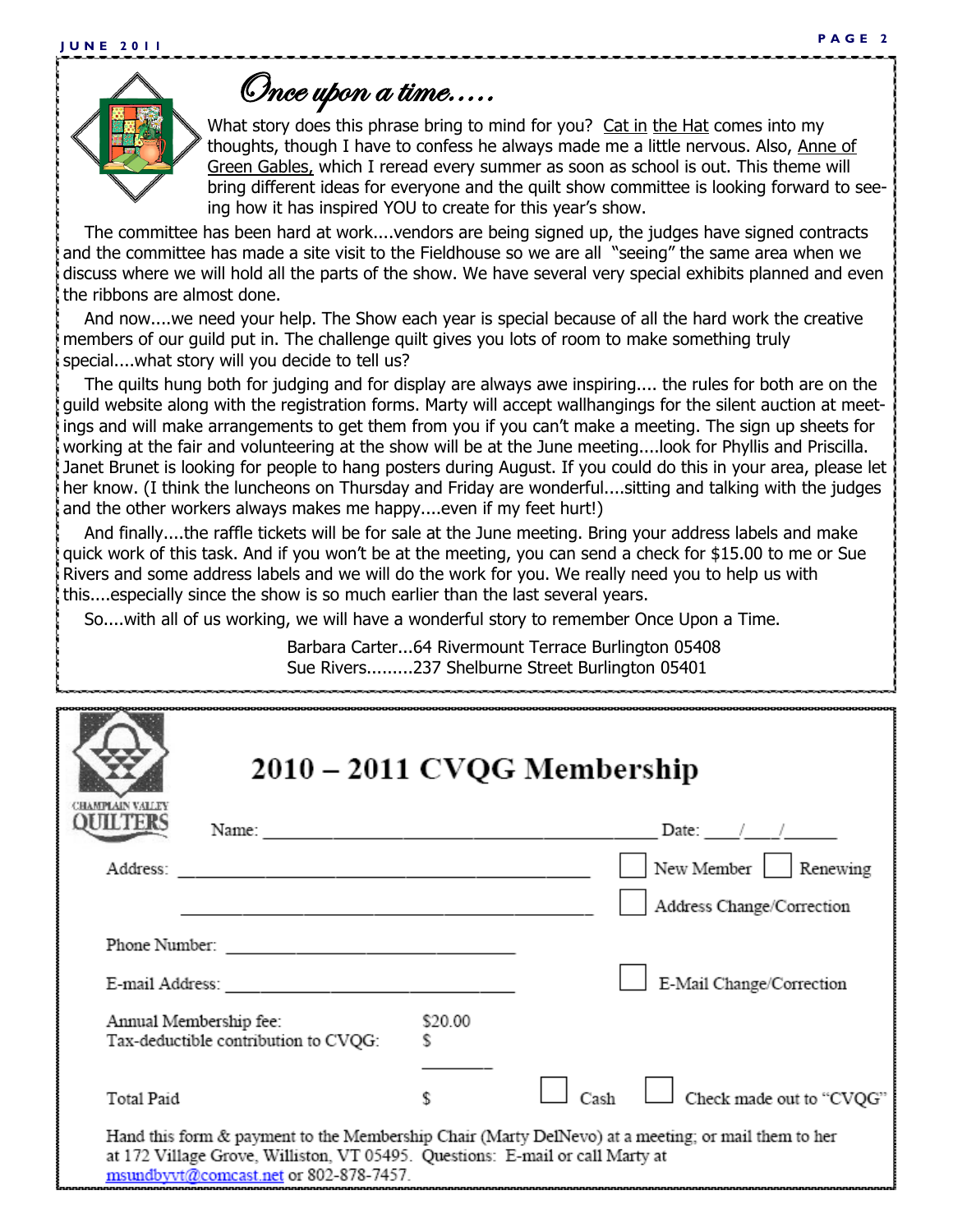#### **J U N E 2 0 1 1 P A G E 3**

2010-2011 Officers & Committees President – Rita Bortz VP – Andre Emmell Secretary – Barbara Carter Treasurer – June Sweeney Program Co-Chairs – Janet Brunet & Joanne Lattrell Membership: Marty DelNevo Webmaster: Priscilla Roehm Quilt Show Chairman: Barbara Carter and June Sweeney Librarian – Claire Graham-Smith Bus Trips – ??? Tea Cup Auction – Ruth will continue organizing food. Silent Auction – Marty DelNevo Charity Quilts – Shirley Fuller & Wendy **Thompson** Quilt Retreat – Teela Dufresne Stocking Raffle – Ruth Whitaker Photographer – Karey Young Historian – Joanne Guillemette Storage Area – Linda Lees and Claire Graham-Smith Raffle Blocks – Anne Standish and Claire Graham-Smith Info Booth – Pam Farnsworth Christmas Stockings – Donna Johnson Green Mountain Rep – Claire Graham- Smith Sunshine – Sue Rivers Newsletter—Esther Nui

#### **From the Programs Co-chairs**

We hope you have enjoyed this year's programs as we have worked hard to provide the guild with a variety of speakers that will appeal to such a diverse group as ours. We consider a number of factors when contracting teachers, including area of expertise, their resumes, cost to travel here, individual requirements, and recommendations from other guilds and from our guild members. We have started to contract speakers for 2012-2013 and welcome your ideas.

Below is a list of speakers for next year that may be helpful when planning your workshops for the year. We will provide more information in the September newsletter and on our website. We haven't chosen the particular workshops yet so we encourage you to check out the teachers' websites and let us know which workshops you would like us to choose.

Please put the September meeting on your calendar as we have a special opportunity to hear Hallie Bond, curator from the Adirondack Museum, present her lecture based upon last year's quilt exhibit at the museum.

Janet Brunet and Joanne Lattrell (programs@cvqqvt.org)

#### **Programs At A Glance Coming Next Year!**

September 6 : Hallie E. Bond (curator at Adirondack Museum) Lecture titled "Common Threads: Adirondack Quilts Tell Their Stories" [http://](http://www.nyhumanities.org/speakers/schools/lecture.php?lecture_id=1399) [www.nyhumanities.org/speakers/schools/lecture.php?lecture\\_id=1399](http://www.nyhumanities.org/speakers/schools/lecture.php?lecture_id=1399)

#### **October 4: Mary Ellen Kranz** (Maine)

Lecture and workshop on blending photos with fabric <http://www.quiltingimages.com/>

#### **November 1: Judith Reilly** (Brandon, VT)

Lecture. Look for her work at special exhibit **"**The Art of Quilt**"** at the Vermont Quilt Festival [http://](http://www.judithreilly.com/) [www.judithreilly.com/](http://www.judithreilly.com/)

#### **December : Holiday Program**

#### **January 3: Kay Bergquist and Janet Block (Rutland)**

Lecture on preparing your quilt for the long arm quilter <http://www.vermontquiltdesign.com/about.php>

#### **February 7: Joanne Lattrell (CVQG member)**

Lecture on Tips and Tools

#### **March 6: Demo Night**

Please contact us if you would like to present.

#### **April 3: Linda Hahn (NJ)**

Lecture and Workshop. Author of "New York Beauty Simplified", <http://www.twocountryquilters.com/>

#### **May 1: Nancy DiDonato (NY)**

Lecture and workshop. Embellishments. Nancy has won many awards at VQF; you will recognize her work. <http://quiltsmiles.blogspot.com/2010/09/nancy-didonato.html>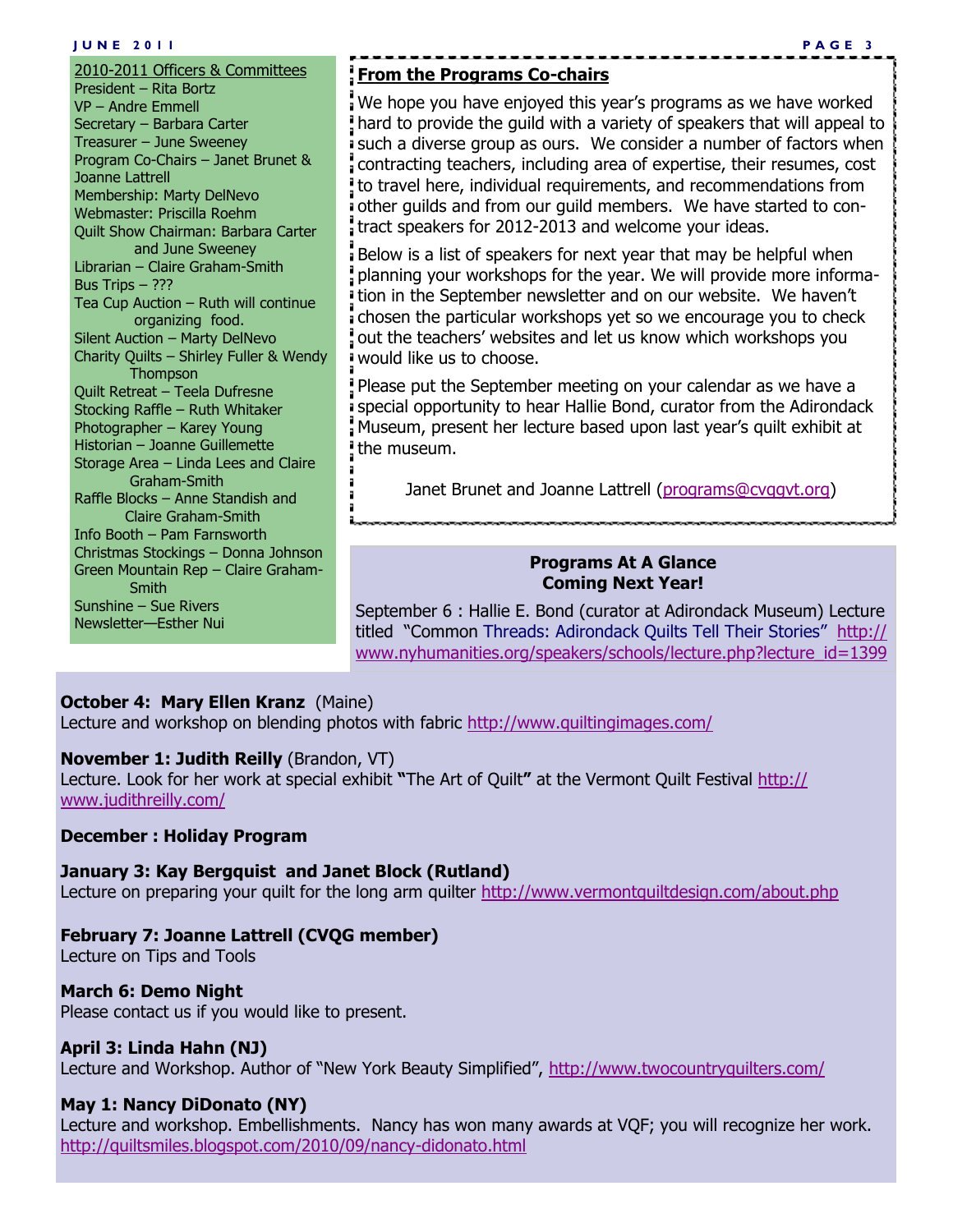### **Champlain Valley Quilt Guild Minutes May 3rd, 2011**

 President Rita Bortz opened the meeting by welcoming everyone and reminded members to sign up with Teela Dusfresne for volunteer jobs at VQF in June. Program cochair Janet Brunet introduced the evening's speaker, Nancy Prince who spoke about her thread painting methods and showed quilts and slides of her work.

 After the break, Rita led the business meeting. The minutes of the April meeting were approved on motion of Phyllis Billings and Priscilla Roehm.

 The Community Quilts raffle winner was Kay Tomzak, announced Wendy Thompson. She asked members to return the plastic bags kits come in along with the finished quilt. Kits were available this month to take home for the summer and finished quilts will be accepted in June, Over thirty quilts were sent to Japan earthquake survivors.

The info table chair, Pam Farnsworth announced the winner of the name tag draw was Tammy Hall.

Stocking raffle chair, Ruth Whitaker, held the draw with the winner being Barbara Carter. She thanked everyone who had bought tickets and planned and given a raffle prize during the year.

 Raffle block cochair Claire Graham Smith announced the winner was Brooke Conger. Sue McGuire and friends will lead the raffle block program next year.

 Nominating committee members, Joanne Guilmette and Ruth Whitaker announced no one has agreed to be president elect so far. The slate at present includes Andre Emmell, President; June Sweeney Treasurer; Barbara Carter, Secretary; and Janet Brunet, Programs. The slate will be voted on at the June meeting.

 Membership chair Marty DelNevo expressed thanks to those who had signed up for next year. She will accept wallhangings for the silent auction for the show any time and will make arrangements to get them from members not able to bring them to a meeting. She also will work on a shopping bus trip in August and asked members to express an opinion about who might be interested.

 Retreat chair Teela Dusfresne announced some items left at camp. VQF volunteer opportunities are available on their website.

 Treasurer, June Sweeney announced the budget for next year will be voted on at the June meeting. She will not be there....if a check is needed, please send the request to her.

The meeting was adjourned for Show and Tell on motion of Linda Lees and Audrey Moore. Barbara Carter.

#### **Meet the Board Members for 2011-2012 you will be voting**

#### **President: Andre Emmell**



I have been Quilting for about 18 years. I have been a member of a guild for the last 9 years. When my wife and I returned to Vermont 3 and a half years ago I joined Champlain Valley Quilt Guild. I have made new friends and renewed some old friendships through the guild. I look forward to serving the Guild in this new office for the next year. I hope we can have a fun and exciting year.

#### **Vice President: Karey Young**



I came to Essex Junction in August 1995, to attend Champlain College as a non-traditional student. I had attended UVM and Lyndon State College studying Elementary Education. I married after 2 years at UVM, had 5 children before my husband chose to divorce. I homeschooled my children, and taught at Grace Christian School in Coventry for 7 years from 1987 to 1994. My Associate's degree from Champlain College in May 1996 was as a Secretarial Specialist. I worked as an Administrative Assistant before trying my hand at Real Estate. I am now a Realtor Assistant and Billing Manager at Prudential Realty Mart, caregiver for Armistead Caregiver Services and a Mary Kay Independent Beauty Consultant.

My love for quilting arose from my great grandmother's quilts, my mothers butterfly squares and her gift shop in Craftsbury, VT which sold Vermont-made items, including quilts. I am a longstanding member of CVQG , the Photographer for many years, and have enjoyed many quilt camps at Camp Abnaki.

#### **Past President: Rita Bortz**



I have been quilting for about 35 years; I love making small quilts for relatives and also for Community Quilts. I came to Vermont in 1966, left for 14 years, and returned in 1999. I am married to my best friend and we have four children, nine grandchildren and two great-grandchildren. I look forward to working with the incoming board next year.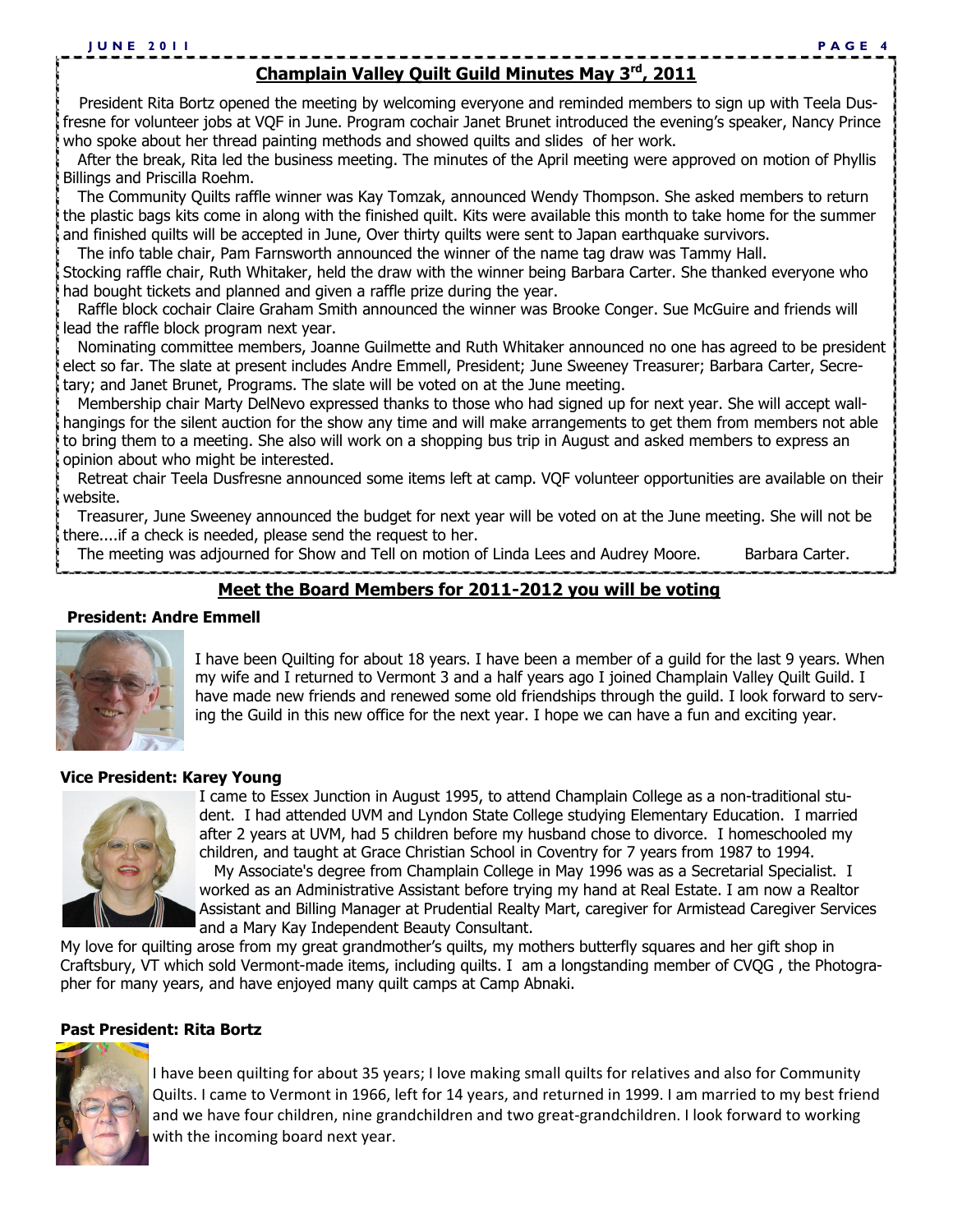#### **J U N E 2 0 1 1 P A G E 5**

#### **Secretary: Barbara Carter**



I have been a member for 15 years or so and have enjoyed nearly every minute. I have made so many friends....and learned so much about quilting....more info than I ever imagined was available. I am a traditional quilter, but scrap quilts really tax my thinking....I had no idea I could be so picky about colors and patterns!! I guess my controlling ways can't cope with the random choices.

I've always felt that the way to gain the most out of any group is to get involved and so I have always volunteered in some way. This year, I missed several meetings due to my surgery problems so I feel the need to do better next year with my secretarial duties!!

#### **Treasurer: June Sweeney**



I live in Colchester with my husband of 34 years and have been a member of CVQG since 2002, I believe, when I made my first quilt. I had taken Annie Buck's Patchwork Patterns class at Quilter's Courtyard in the Spring of 2002 so I could learn about quilting. It worked! I wanted to learn even more and heard of the guild so that Fall I joined. It was a few years, however, before I felt that I had the time to volunteer to do more than sew on a charity quilt or two. After I finished my MBA I took on the role of Registrar for the Quilt show. OMG – what a marvelous find! It was a lot of fun! This year I passed that on to another to become Treasurer and Quilt Show Co-chair. I hope I enjoy the roles as much. (So far so good.) I have learned a lot since joining the guild – got some great ideas from many of the speakers and mini-workshops, have made many friends and hope to do so

much more. Happy quilting!

#### **Co-Program Chair: Janet Brunet**



I have been CVQG Programs co-chair since February 2008, a few months after I joined this wonderful guild. I feel fortunate that I have been able to join the CVQG Programs team as it is such a rewarding and exciting position – and a great way to meet people. My very first quilt(s) was made when I was in my late 20's – a baby quilt for a friend. I knew nothing about quilt making and I'm sure I did everything wrong. I wasn't working with my favorite colors plus I learned that I had to make another since my friend was having twins! My quilting career stalled for many years! It was rekindled in the early 90's by a lecture I heard on the history of quilting. I must admit that I wasn't keen on attending this lecture. It didn't sound very interesting to me – after all, how can anyone spend an hour and a half talking about quilting! But it turned out to be the best lecture in the series and I was hooked! If I had decided to stay home that evening, my life would not be full of the pleasure, satisfaction and camaraderie that quilting has brought me. I hope you think of

me when you are deciding whether or not to attend a guild lecture. The one that seems the least interesting may turn out to be the best ever! And we always come away with new ideas and inspiration even if it isn't exactly our "cup of tea".

Besides quilting I can be found kayaking, hiking, cross-country skiing, snowshoeing, working with computers and doing handywoman projects on the house. That's why you don't see me very often for Show & Tell. But my goals are to finish those UFO's, to become a good machine quilter and to make more art quilts. Your ideas are very important to me as I plan for future programs so please don't hesitate to contact me at programs@ cvqgvt.org.

#### **Co-Program Chair: Nancy Emberley**



Like so many other quilters I started sewing at a fairly early age. I became a Home Economics teacher and one of my favorite areas to teach was sewing. Eventually, I took up quilting myself and then brought it into my classroom where I found students just loved it. As life changed I gave up sewing for a while and was tempted back in by an art quilt exhibit. I am amazed at all the new fabrics, equipment, techniques and the variety of skills that encompass quilting now. The guild and the programs provided have given me an opportunity to grow and to improve my skills. I look forward to working with Janet to continue to bring you the kind of programs that you will find interesting and rewarding.

#### **May Board Meeting Scraps**

The program co chairs will buy a projector for speakers to use at meetings with money from the program budget. Next year, guild documents will be reviewed, as well as our web server, and a system set up to maintain them for future use. Discussion was held about the need to increase the membership fee. A letter to be sent with donations from the guild was approved.

The contest for a new logo to be designed for our  $35<sup>th</sup>$  anniversary was discussed.

Barbara Carter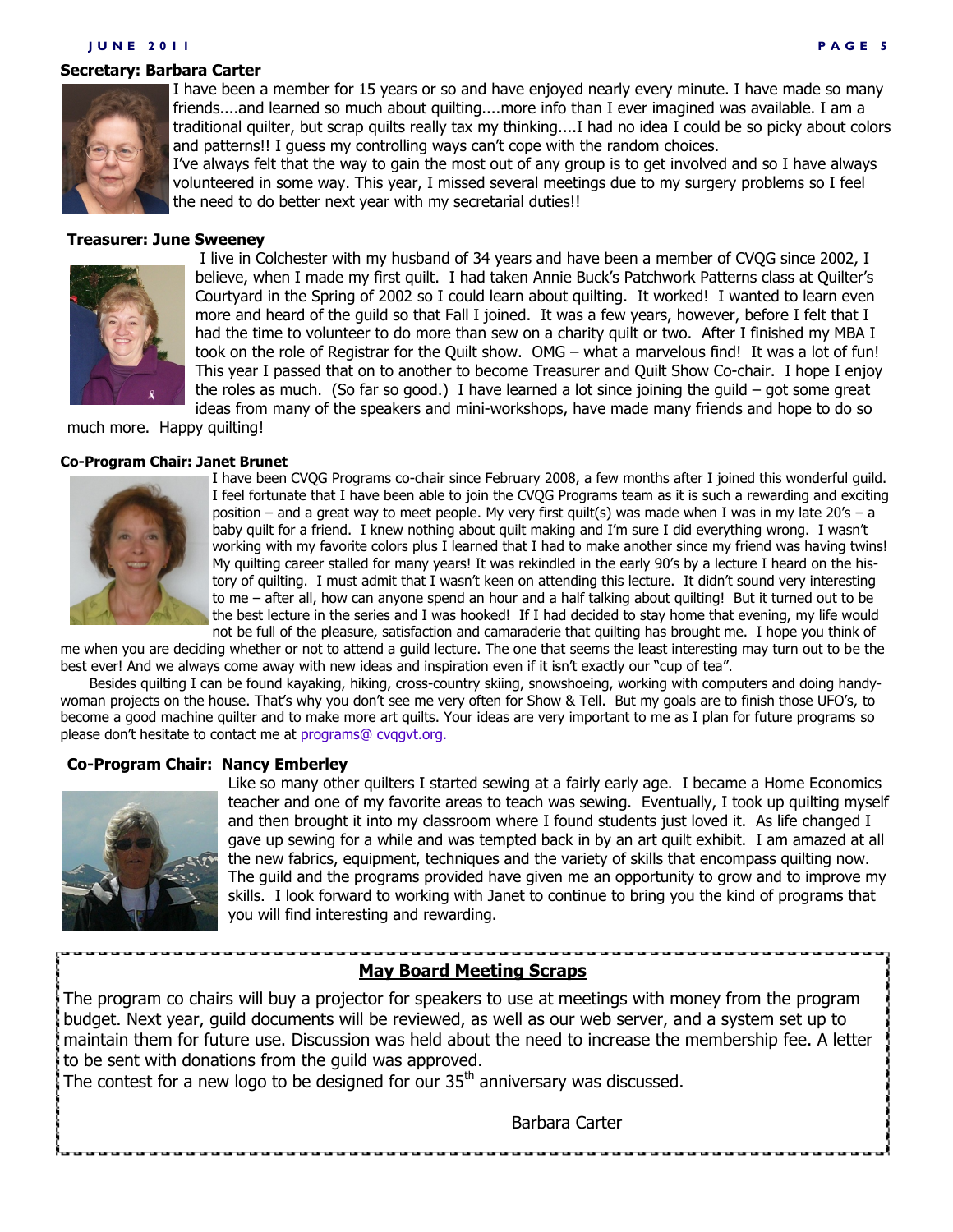**COMMUNITY QUILTS:** Keep working on those Community quilts over the summer! The total distributed for this year was 165. We will not have kits at the June meeting but I will accept finished quilts. If we get

more in maybe our total count for the year will increase!

Shirley Fuller safuller50@gmail.com

**QUILT SHOW CRAFT TABLE:** Our Guild will again be having a craft table of items for sale - how about getting some together over the summer. I know I will be working on some things. Small baby quilts may also be sold as well as craft items and quilted things. How about some new tablerunners, aprons, scrap bags for quilters, pillow cases, candle mats, knitted items, pincushions? We are always open to new items. We cannot sell wallhangings but table items are fine. I hope to receive quite a few things in September or October!

Questions ? Just let me know - Shirley Fuller [safuller50@gmail.com](mailto:safuller50@gmail.com)

### 8:30 PM 04/13/11

Cash Basis

# Champlain Valley Quilt Guild Profit & Loss Budget vs. Actual

July 2010 through April 2011

|                         |                  | General       |                  | Quilt show    |                  | <b>TOTAL</b>               |  |
|-------------------------|------------------|---------------|------------------|---------------|------------------|----------------------------|--|
|                         | Jul '10 - Apr 11 | <b>Budget</b> | Jul "10 - Apr 11 | <b>Budget</b> | Jul '10 - Apr 11 | <b>Budget</b><br>2010-2011 |  |
| <b>Income</b>           |                  |               |                  |               |                  |                            |  |
| Admissions              | 0.00             |               | 2,742.00         | 4,000.00      | 2,742.00         | 4,000.00                   |  |
| Advertising             | 0.00             | 300.00        | 275.00           | 500.00        | 275.00           | 800.00                     |  |
| Bus trip                | 1,259.00         | 2,500.00      | 0.00             |               | 1,259.00         | 2,500.00                   |  |
| Contributions received  | 130.00           | 200.00        | 0.00             |               | 130.00           | 200.00                     |  |
| Craft Table Income      | 0.00             |               | 536.00           | 1,225.00      | 536.00           | 1,225.00                   |  |
| Interest Income         | 15.30            | 200.00        | 0.00             |               | 15.30            | 200.00                     |  |
| Membership              | 4,355.00         | 4,540.00      | 0.00             |               | 4,355.00         | 4,540.00                   |  |
| Other Income-Guest fees | 90.00            |               | 0.00             |               | 90.00            | 0.00                       |  |
| Quilt frame rentals     | 375.00           | 450.00        | 0.00             |               | 375.00           | 450.00                     |  |
| Raffle                  | 0.00             |               | 3,650.00         | 4,000.00      | 3,650.00         | 4,000.00                   |  |
| Registrations income    | 0.00             |               | 925.00           | 1,000.00      | 925.00           | 1,000.00                   |  |
| <b>Silent Auction</b>   | 0.00             |               | 1.249.00         | 1,800.00      | 1,249.00         | 1,800.00                   |  |
| Stocking program income | 704.00           | 500.00        | 0.00             |               | 704.00           | 500.00                     |  |
| <b>Teacup Auction</b>   | 0.00             | 750.00        | 0.00             |               | 0.00             | 750.00                     |  |
| Vendor fees             | 0.00             |               | 2,496.20         | 2,690.00      | 2,496.20         | 2,890.00                   |  |
| Weekend retreat         | 6,722.00         | 9,000.00      | 0.00             |               | 6,722.00         | 9,000.00                   |  |
| Workshops               | 2,465.00         | 2,500.00      | 0.00             |               | 2,485.00         | 2,500.00                   |  |
| <b>Total Income</b>     | 16,135.30        | 20,940.00     | 11,873.20        | 15,415,00     | 28,008.50        | 36,355.00                  |  |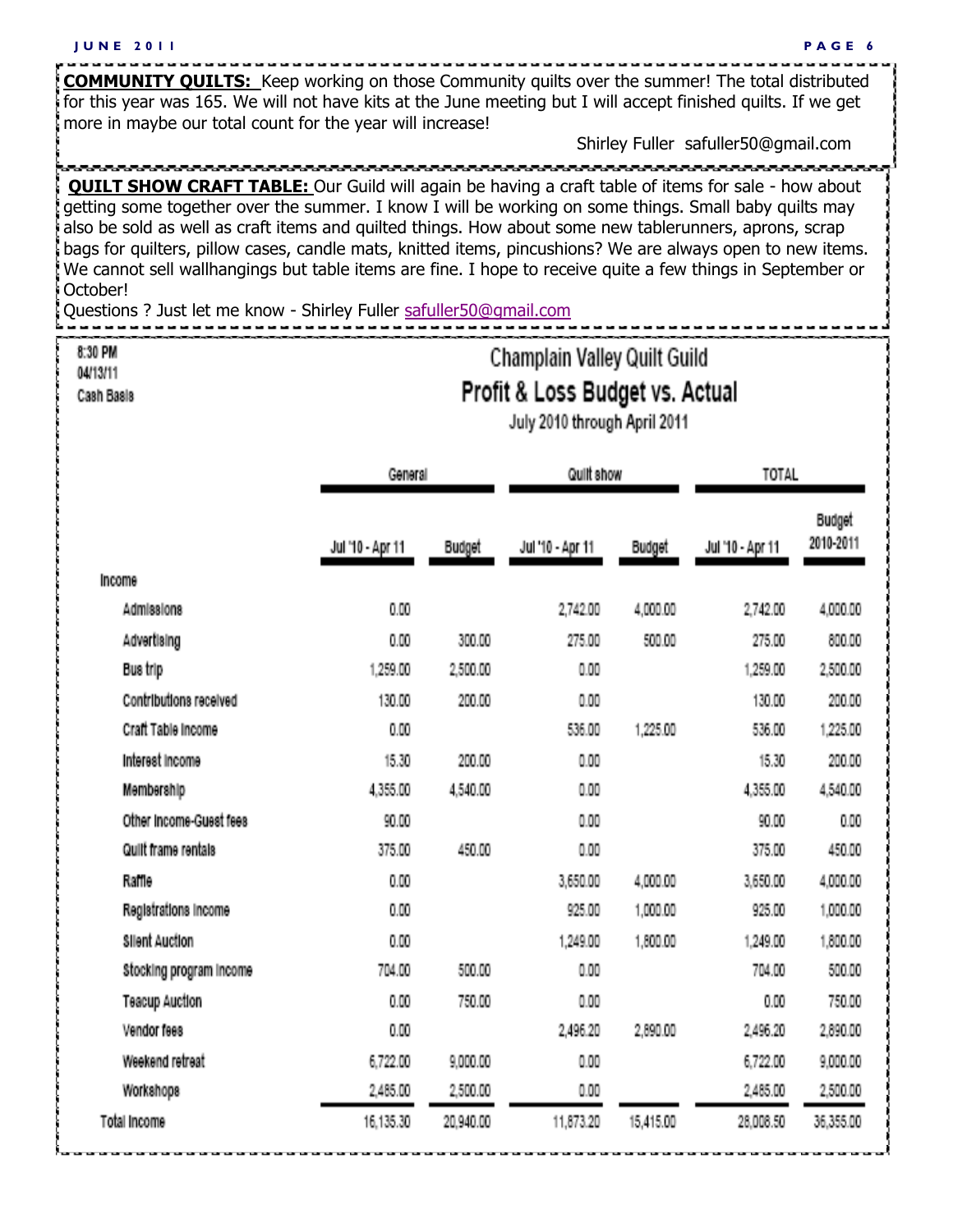| PAGE 7<br><b>JUNE 2011</b>   |           |              |          |           |           |           |  |
|------------------------------|-----------|--------------|----------|-----------|-----------|-----------|--|
| Bus trip expense             | 1,225.00  | 2,800.00     | 0.00     |           | 1,225.00  | 2,800.00  |  |
| Catalogs                     | 0.00      |              | 445.00   | 900.00    | 445.00    | 900.00    |  |
| Charity quilts               | 1,472.29  | 2,000.00     | 0.00     |           | 1,472.29  | 2,000.00  |  |
| Craft Table Expenses         | 0.00      |              | 446.40   | 920.00    | 446.40    | 920.00    |  |
| Decorations/display          | 0.00      |              | 84.19    | 175.00    | 84.19     | 175.00    |  |
| Discretionary                | 0.00      | 500.00       | 279.79   | 500.00    | 279.79    | 1,000.00  |  |
| <b>Donation</b>              | 0.00      |              | 50.00    |           | 50.00     | 0.00      |  |
| Donation - VQF/Abnaki        | 0.00      | 300.00       | 0.00     |           | 0.00      | 300.00    |  |
| Dues, memberships            | 0.00      | 15,00        | 0.00     |           | 0.00      | 15.00     |  |
| Equipment, software, frames  | 208.95    | 1,000.00     | 0.00     |           | 208.95    | 1,000.00  |  |
| Historian                    | 0.00      | 100.00       | 0.00     |           | 0.00      | 100.00    |  |
| Insurance                    | 195.90    | 400.00       | 300.00   | 300.00    | 495.90    | 700.00    |  |
| <b>Judges</b>                | 0.00      |              | 1,521.48 | 1,800.00  | 1,521.48  | 1,800.00  |  |
| Library                      | 247.63    | 500.00       | 0.00     |           | 247.63    | 500.00    |  |
| Luncheon, judges             | 0.00      |              | 242.57   | 200.00    | 242.57    | 200.00    |  |
| Membership expense           | 199.83    | 500.00       | 0.00     |           | 199.83    | 500.00    |  |
| <b>Newsletter</b>            | 307.63    | 1,200.00     | 0.00     |           | 307.63    | 1,200.00  |  |
| Office Supplies, etc.        | 117.11    | 600.00       | 9.68     | 250.00    | 126.79    | 850.00    |  |
| President discretionary      | 0.00      | 200.00       | 0.00     |           | 0.00      | 200.00    |  |
| Programs                     | 3,737.58  | 6,510.00     | 0.00     |           | 3,737.58  | 6,510.00  |  |
| Programs - Christmas         | 242.68    | 300.00       | 0.00     |           | 242.68    | 300.00    |  |
| Raffle expenses              | 0.00      |              | 45.15    | 200.00    | 45.15     | 200.00    |  |
| Reception                    | 0.00      |              | 94.17    | 100.00    | 94.17     | 100.00    |  |
| Registrations                | 0.00      |              | 97.55    | 100.00    | 97.55     | 100.00    |  |
| <b>Rentals</b>               | 0.00      | 900.00       | 3,010.50 | 3,000.00  | 3,010.50  | 3,900.00  |  |
| <b>Ribbons</b>               | 0.00      |              | 0.00     | 250.00    | 0.00      | 250.00    |  |
| Scavenger                    | 0.00      |              | 11.99    | 100.00    | 11.99     | 100.00    |  |
| Silent auction expense       | 36.30     |              | 17.12    | 50.00     | 53.42     | 50.00     |  |
| Special Display              | 0.00      |              | 66.99    | 200.00    | 66.99     | 200.00    |  |
| Stocking program             | 1,199.83  | 1,200.00     | 0.00     |           | 1,199.63  | 1,200.00  |  |
| Storage unit                 | 961.00    | 1,500.00     | 0.00     |           | 961.00    | 1,500.00  |  |
| Vice President discretionary | 0.00      | 200.00       | 0.00     |           | 0.00      | 200.00    |  |
| Weekend retreat expense      | 3,228.68  | 9,000.00     | 0.00     |           | 3,228.68  | 9,000.00  |  |
| Workshop Expense             | 2,066.38  | 2,500.00     | 0.00     |           | 2,066.38  | 2,500.00  |  |
| <b>Total Expense</b>         | 15,486.99 | 32,225.00    | 8,162.49 | 10,645.00 | 23,649.48 | 43,070.00 |  |
|                              |           |              |          |           |           |           |  |
| Net income                   | 648.31    | $-11,285.00$ | 3,710.71 | 4,570.00  | 4,353.02  | 6,715.00  |  |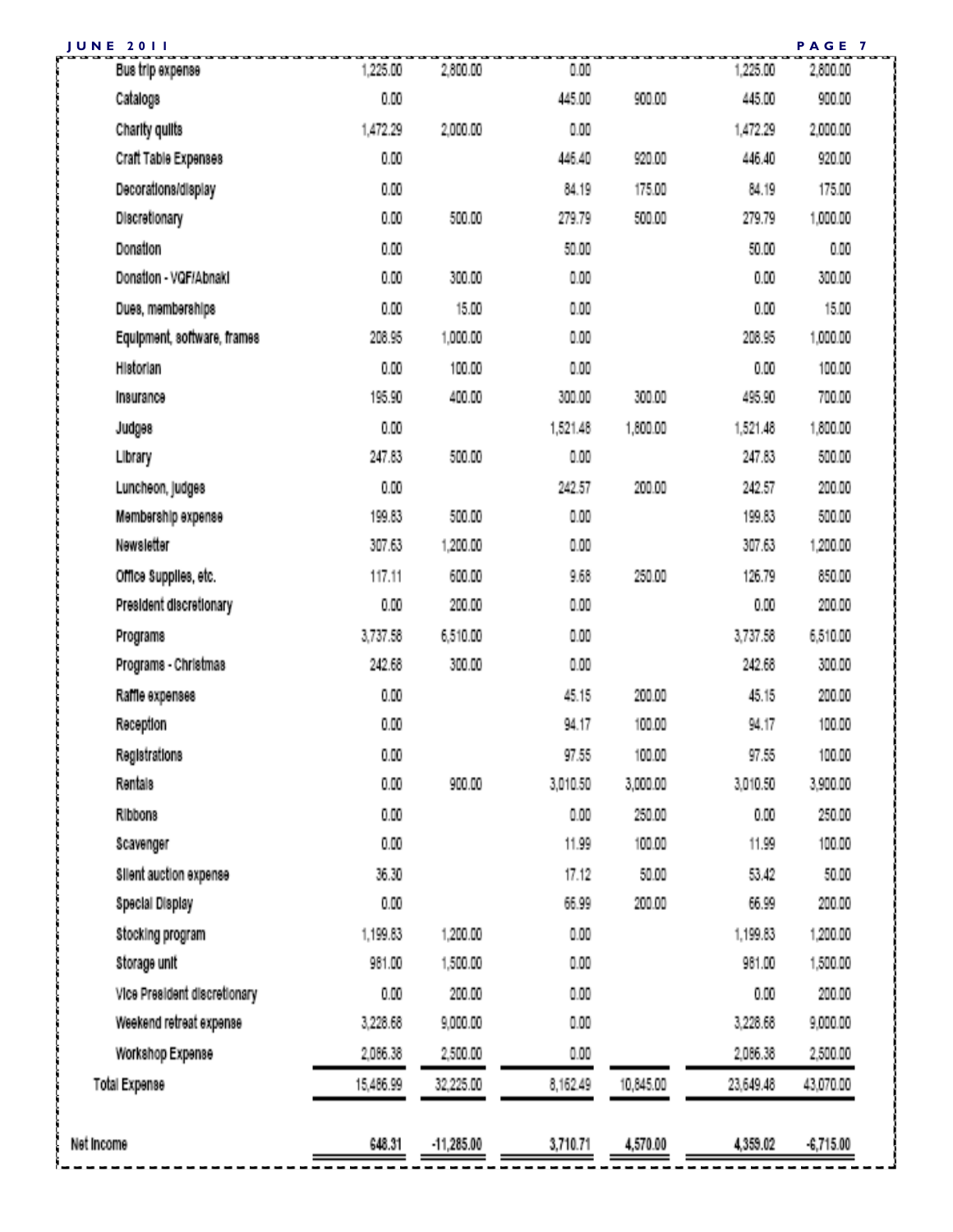# Champlain Valley Quilt Guild Profit & Loss Budget vs. Actual

## Proposed Budget 2011-12

|                                | Proposed Budget<br>2011-12 | Actual<br>Jul '10 - Apr 11 | Budget 2010-2011 |
|--------------------------------|----------------------------|----------------------------|------------------|
| Income                         |                            |                            |                  |
| Admissions                     | 4,000.00                   | 2,742.00                   | 4,000.00         |
| Advertising                    | 800.00                     | 275.00                     | 800.00           |
| <b>Bus</b> trip                | 2,500.00                   | 1,259.00                   | 2,500.00         |
| <b>Contributions received</b>  | 200.00                     | 130.00                     | 200.00           |
| Craft Table Income             | 1,225.00                   | 536.00                     | 1,225.00         |
| Interest income                | 200.00                     | 15.30                      | 200.00           |
| Membership                     | 4,540.00                   | 4,355.00                   | 4,540.00         |
| Other income-Guest fees        | 0.00                       | 90.00                      | 0.00             |
| Quilt frame rentals            | 450.00                     | 375.00                     | 450.00           |
| Raffle                         | 4,000.00                   | 3,650.00                   | 4,000.00         |
| Registrations income           | 1,000.00                   | 925.00                     | 1,000.00         |
| <b>Silent Auction</b>          | 1,800.00                   | 1,249.00                   | 1,800.00         |
| Stocking program income        | 500.00                     | 704.00                     | 500.00           |
| <b>Teacup Auction</b>          | 750.00                     | 0.00                       | 750.00           |
| Vendor fees                    | 2,890.00                   | 2,496.20                   | 2,890.00         |
| Weekend retreat                | 9,000.00                   | 6,722.00                   | 9,000.00         |
| Workshops                      | 2,500.00                   | 2,485.00                   | 2,500.00         |
| <b>Total Income</b><br>Expense | 36,355.00                  | 28,008.50                  | 36,355.00        |
| Accounting                     | 300.00                     | 0.00                       | 300.00           |
| Advertising expense            | 1,500.00                   | 1,439.91                   | 1,500.00         |
| Bus trip expense               | 2,500.00                   | 1,225.00                   | 2,800.00         |
| Catalogs                       | 900.00                     | 445.00                     | 900.00           |
| Charity quilts                 | 2,000.00                   | 1,472.29                   | 2,000.00         |
| <b>Craft Table Expenses</b>    | 920.00                     | 446.40                     | 920.00           |
| Decorations/display            | 175.00                     | 84.19                      | 175.00           |
| Discretionary                  | 1,000.00                   | 279.79                     | 1,000.00         |
| Donation                       | 0.00                       | 50.00                      | 0.00             |
| Donation - VQF/Abnaki          | 300.00                     | 0.00                       | 300.00           |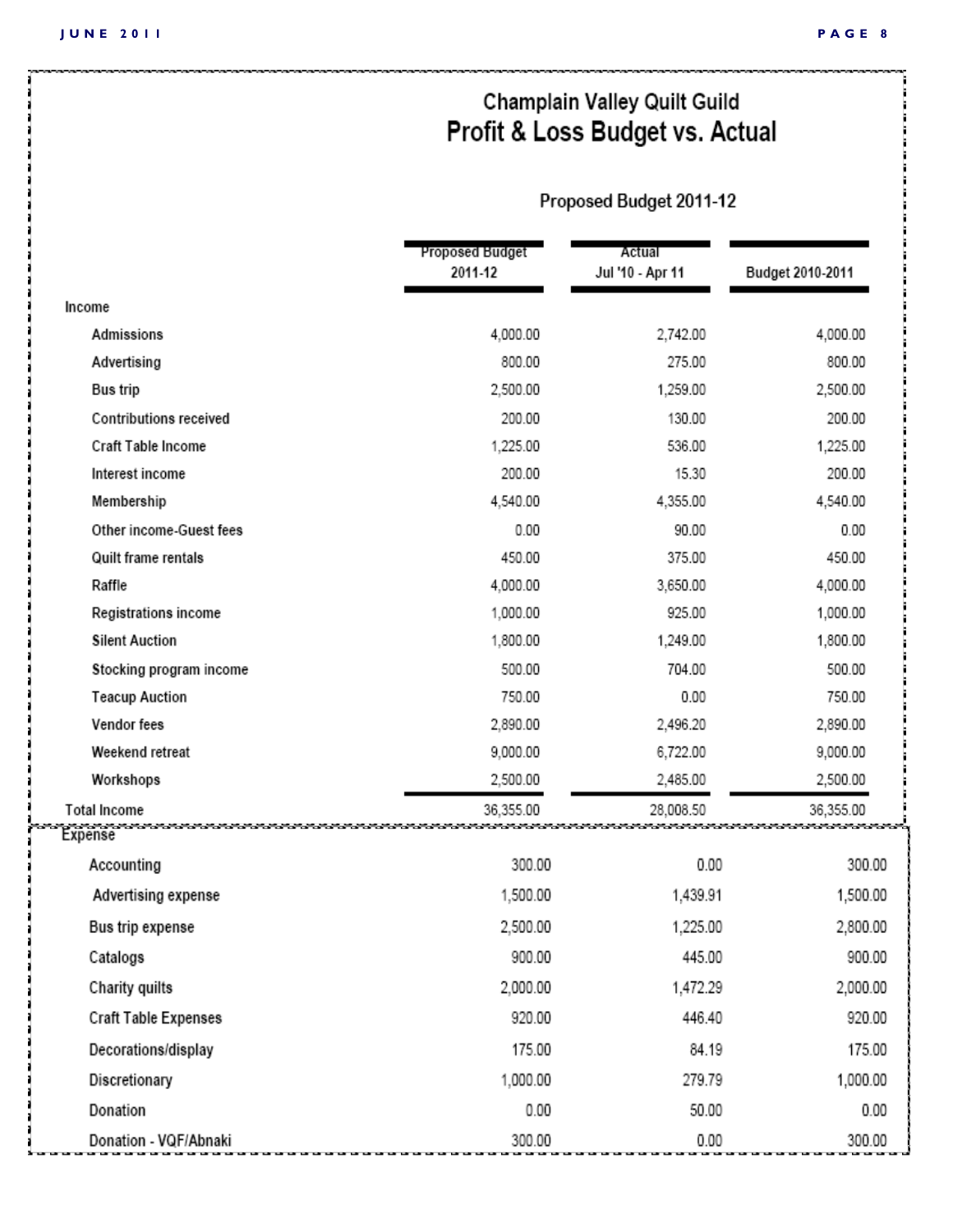۵N

|                      | Dues, memberships            | 15.00       | 0.00      | 15.00       |
|----------------------|------------------------------|-------------|-----------|-------------|
|                      | Equipment, software, frames  | 1,000.00    | 208.95    | 1,000.00    |
| Historian            |                              | 100.00      | 0.00      | 100.00      |
| Insurance            |                              | 700.00      | 495.90    | 700.00      |
| Judges               |                              | 1,800.00    | 1,521.48  | 1,800.00    |
| Library              |                              | 500.00      | 247.83    | 500.00      |
|                      | Luncheon, judges             | 200.00      | 242.57    | 200.00      |
|                      | Membership expense           | 500.00      | 199.83    | 500.00      |
| Newsletter           |                              | 1,200.00    | 307.63    | 1,200.00    |
|                      | Office Supplies, etc.        | 850.00      | 126.79    | 850.00      |
|                      | President discretionary      | 200.00      | 0.00      | 200.00      |
| Programs             |                              | 6,000.00    | 3,737.58  | 6,510.00    |
|                      | Programs - Christmas         | 300.00      | 242.68    | 300.00      |
|                      | Raffle expenses              | 200.00      | 45.15     | 200.00      |
| Reception            |                              | 100.00      | 94.17     | 100.00      |
|                      | Registrations                | 100.00      | 97.55     | 100.00      |
| Rentals              |                              | 3,900.00    | 3,010.50  | 3,900.00    |
| Ribbons              |                              | 250.00      | 0.00      | 250.00      |
| Scavenger            |                              | 100.00      | 11.99     | 100.00      |
|                      | Silent auction expense       | 50.00       | 53.42     | 50.00       |
|                      | <b>Special Display</b>       | 200.00      | 66.99     | 200.00      |
|                      | Stocking program             | 1,200.00    | 1,199.83  | 1,200.00    |
|                      | Storage unit                 | 1,500.00    | 981.00    | 1,500.00    |
|                      | Vice President discretionary | 200.00      | 0.00      | 200.00      |
|                      | Weekend retreat expense      | 9,000.00    | 3,228.68  | 9,000.00    |
|                      | <b>Workshop Expense</b>      | 2,500.00    | 2,086.38  | 2,500.00    |
| <b>Total Expense</b> |                              | 42,260.00   | 23,649.48 | 43,070.00   |
| et Income            |                              | $-5,905.00$ | 4,359.02  | $-6,715.00$ |
|                      |                              |             |           |             |

A **Note from the Newsletter Editor:** I hope everyone has been satisfied with the editing of the newsletters. I am always open to feedback as I will be continuing next year as your newsletter editor. I hope the budgets are sufficiently legible enough for you to read and vote upon. Do think about items to include in our Sharing Corner for our next season.

Esther Nui (newsletter@cvqgvt.org)

### **Free tickets to New England Quilt Museum**

As a supporting guild of the New England Quilt Museum, CVQG receives 3 free tickets to the museum. If you plan on visiting the Boston area, I highly recommend a stop in Lowell to visit the museum. Tickets for members are first-come, first-serve. Contact Janet Brunet ([programs@cvqgvt.org\)](mailto:programs@cvqgvt.org)